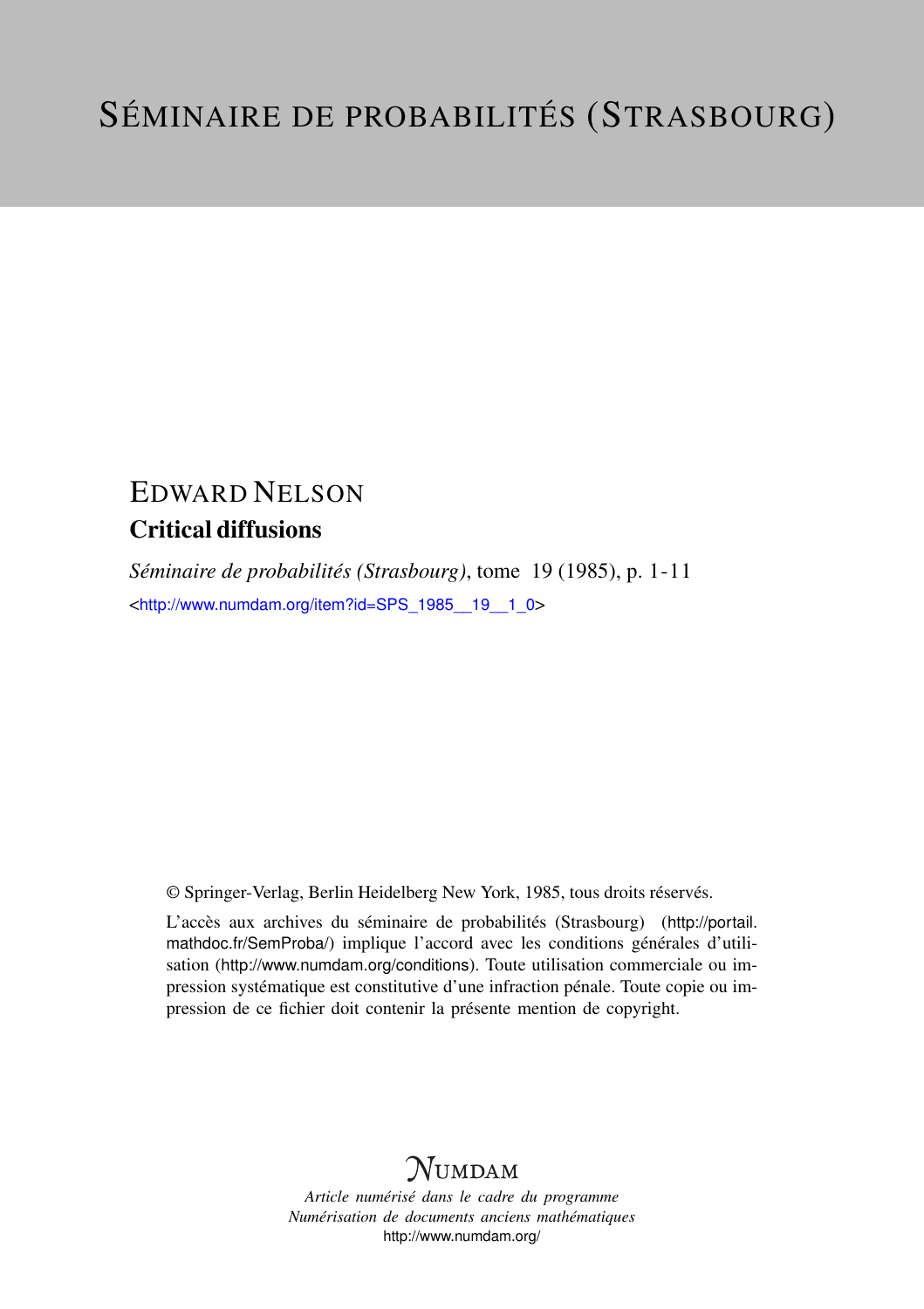# Critical diffusions<sup>1</sup> by Edward Nelson

The proper setting for this discussion is a Riemannian manifold, but I want to avoid complications due to curvature, boundary conditions, and regularity conditions, so I will work on the flat torus  $\mathbb{T}^n = \mathbb{R}^n / \mathbb{Z}^n$  and will assume everything to be  $C^{o}$ .

## 1. Stochastic Hamilton-Jacobi theory

Let  $\phi: \mathbb{T}^n \times \mathbb{R} \longrightarrow \mathbb{R}$  and  $A: \mathbb{T}^n \times \mathbb{R} \longrightarrow \mathbb{R}^n$  be  $\mathbb{C}^{\infty}$ . We call  $\phi$ the scalar potential and A the vector potential. Define the corresponding Lagrangean L:  $\mathbb{T}^n \times \mathbb{R}^n \times \mathbb{R} \longrightarrow \mathbb{R}$  by

$$
L(x, p, t) = \frac{1}{2} p \cdot p - \phi(x, t) + A(x, t) \cdot p
$$

where the dot denotes the Euclidean inner product on  $R^n$ . The space  $T^n$ may be thought' of as the configuration space of a system of particles, and their masses are absorbed into the Euclidean inner product for simplicity of notation.

By a smooth Markovian diffusion on  $T^n$  , with diffusion constant  $\tilde{\eta}$ and forward drift b, where b:  $\overline{x}^n \times R \longrightarrow R^n$  is  $C^{\infty}$ , is meant a  $\overline{x}^n$ -valued Markov process  $\zeta$  such that for all  $\overline{C}^n$  functions  $f: \mathbb{T}^n \times \mathbb{R} \longrightarrow \mathbb{R}$ .

$$
Df(\xi(t),t) = (\frac{\hbar}{2} \Delta + b(\xi(t),t) \cdot \nabla + \frac{\partial}{\partial t}) f(\xi(t),t) ,
$$

where D is the stochastic forward derivative

$$
DF(\xi(t),t) = \lim_{\text{dt}\to 0^+} E_t \frac{f(\xi(t+dt),t+dt)-f(\xi(t),t)}{dt}
$$

(with  $E_t$  the conditional expectation given  $\xi(t)$ ).

<sup>&</sup>lt;sup>1</sup>This work was partially supported by the National Science Foundation, grant MCS-81001\$T7A02.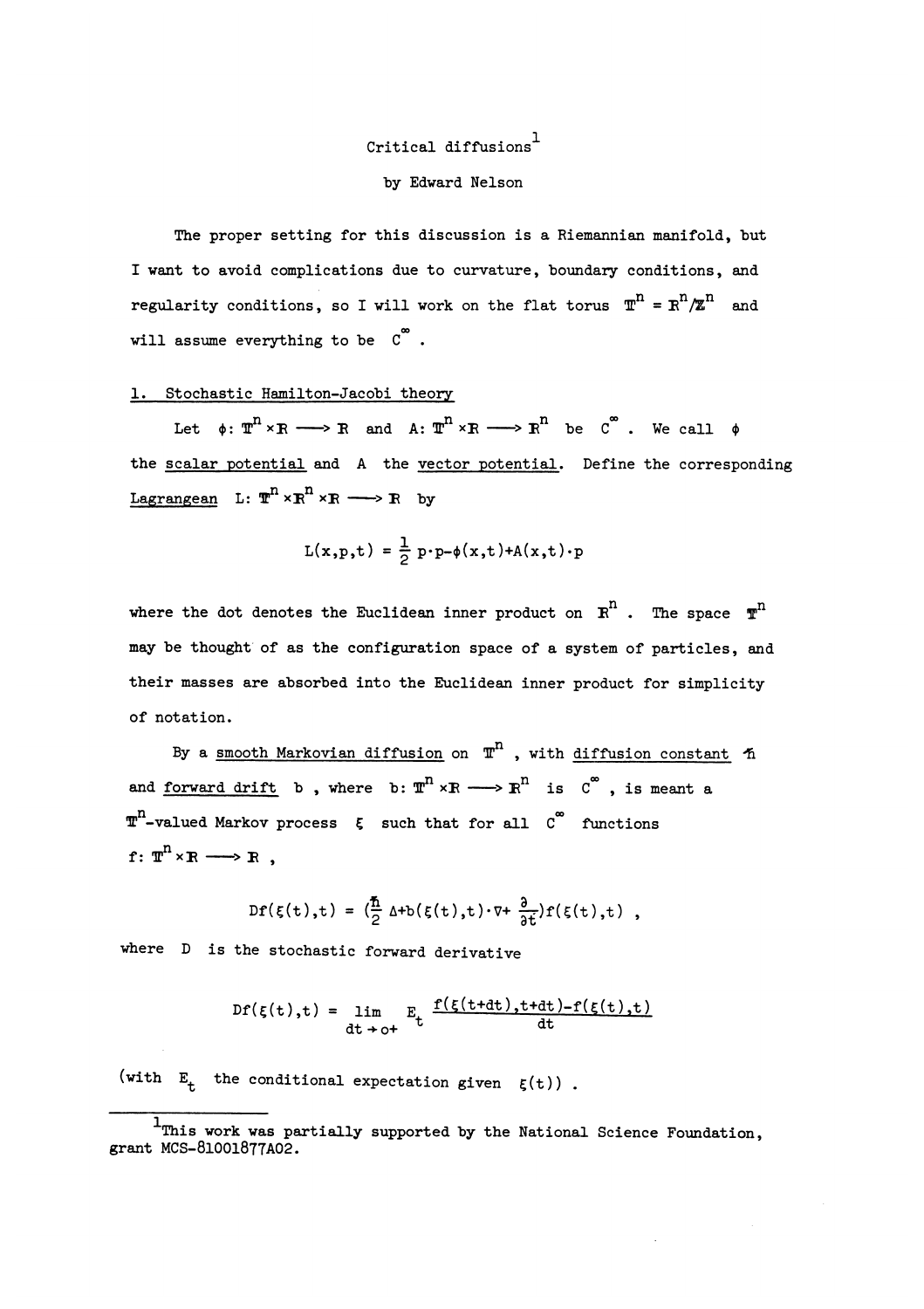For  $t < t_1$  in R and v a natural number, let  $s_\alpha = t + \alpha(t_1 - t)/\nu$ for  $\alpha = 0,...,v$ , let ds<sub>n</sub> =  $(t_1-t)/v$ , let d $\xi(s_n) = \xi(s_n+ds_n)-\xi(s_n)$ , and let  $s_{\alpha}^{0} = (s_{\alpha-1} + s_{\alpha})/2$ . A smooth Markovian diffusion  $\xi$  with diffusion constant  $A$  and forward drift b is critical for the Lagrangean  $L$  in case it is indexed by R and for all  $t < t_1$  in R, whenever  $\delta b: T^{n} \times [\tau, t] \longrightarrow \mathbb{R}^{n}$  is  $C^{\infty}$  and  $\xi'$  is the smooth diffusion indexed by  $[t, t_1]$  with diffusion constant  $\tilde{n}$ , forward drift  $b' = b + \delta b$ , and the same probability distribution at time t as  $\xi$ , then

$$
\lim_{\nu \to \infty} \{E \int_{\alpha=1}^{\nu} \left[ \frac{1}{2} \frac{d\xi(s_{\alpha})}{ds_{\alpha}} \cdot \frac{d\xi(s_{\alpha})}{ds_{\alpha}} - \phi(\xi(s_{\alpha}^{0}), s_{\alpha}^{0}) ds_{\alpha} + A(\xi(s_{\alpha}^{0}), s_{\alpha}^{0}) \cdot d\xi(s_{\alpha}) \right] \}
$$
\n
$$
- E \int_{\alpha=1}^{\nu} \left[ \frac{1}{2} \frac{d\xi'(s_{\alpha})}{ds_{\alpha}} \cdot \frac{d\xi'(s_{\alpha})}{ds_{\alpha}} - \phi(\xi'(s_{\alpha}^{0}), s_{\alpha}^{0}) ds_{\alpha} + A(\xi'(s_{\alpha}^{0}), s_{\alpha}^{0}) \cdot d\xi'(s_{\alpha}) \right] \} = o(\delta b) .
$$

Notice the order of operations in this definition: first we take the Riemann sums for the action integral, then we take the expectation, then we take the variation, and only at the end do we take the limit as the mesh of the partition tends to 0 .

If  $h = 0$ , this reduces to the usual definition in Hamilton-Jacobi theory for the flow generated by b to be critical for the Lagrangean L. In this case it is known that  $\xi$  is critical for L if and only if the Hamilton-Jacobi condition

#### $b+A = \nabla S$

holds, where S is Hamilton's principal function, and consequences of this are the Hamilton-Jacobi equation

$$
\frac{\partial S}{\partial t} + (\nabla S - A) \cdot (\nabla S - A) - \phi = 0
$$

and the Newton equation

 $a = F$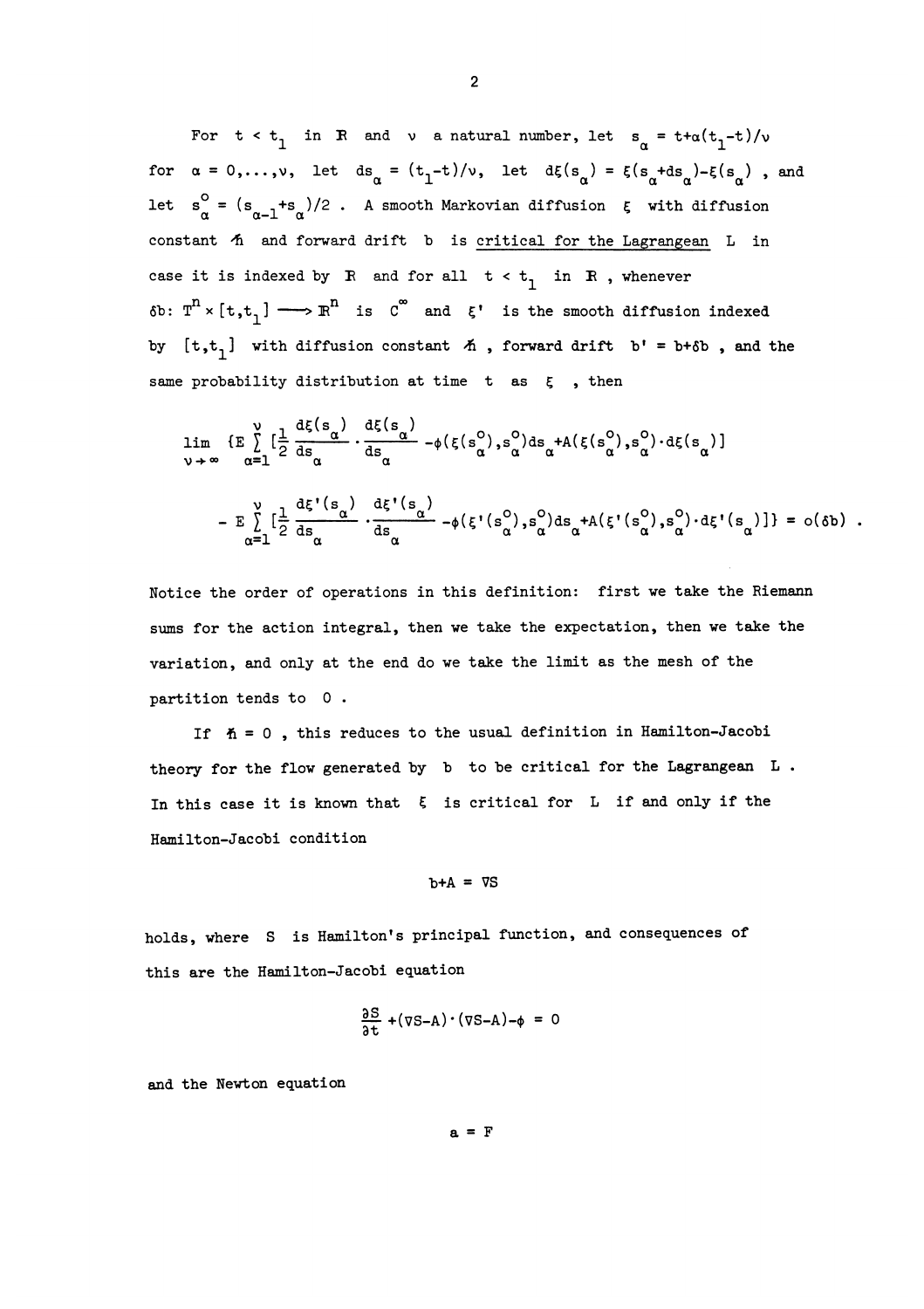(see the previous comment about masses), where a is the acceleration  $a = \ddot{\epsilon}$  and the force is

$$
F = E + H \cdot p
$$

where  $E = -\nabla \phi - \frac{\partial A}{\partial t}$ , H is the exterior derivative of A, and

$$
(\mathrm{H} \cdot \mathrm{p})_{\mathbf{i}} = \int_{\mathbf{j}}^{\mathbf{a}} \frac{\partial \mathrm{A}_{\mathbf{i}}}{\partial x^{\mathbf{i}}} - \frac{\partial \mathrm{A}_{\mathbf{i}}}{\partial x^{\mathbf{j}}} \mathrm{p}^{\mathbf{j}}.
$$

Theorem 1. Let  $#$  > 0. Then a smooth Markovian diffusion  $\xi$  with diffusion constant  $A$  and forward drift b is critical for L if and only if there is a solution  $\psi$  of the Schrödinger equation

1) in  $\frac{\partial \psi}{\partial t} = \left[\frac{1}{2} \left(\frac{\pi}{i} \nabla - A\right) \cdot \left(\frac{\pi}{i} \nabla - A\right) + \phi\right] \psi$ 

### such that

2) b =  $(Re+Im)$ *h* $\nabla log \psi - A$ .

Proof. First let us examine the kinetic contribution to the action. Let  $dt > 0$  and for any function f of time let  $df(t) = f(t+dt)-f(t)$ . Then

3) 
$$
d\xi(t) = \int_{t}^{t+dt} b(\xi(s),s)ds + dw(t)
$$

where w is the Wiener process on  $\mathbf{\overline{T}}^n$  with diffusion constant  $\Delta$ (infinitesimal generator  $\frac{\hbar}{2}$   $\Delta$  and probability density 1). We may estimate this as  $b(\xi(t),t)dt+dw(t)+o(dt)$ , but this is not accurate enough if we wish to estimate

$$
\frac{1}{2} \frac{d\xi}{dt}, \frac{d\xi}{dt}
$$

to o(1), since  $dw(t)$  is of order  $dt^2$ . (Notice that  $d\xi/dt$  is a quotient,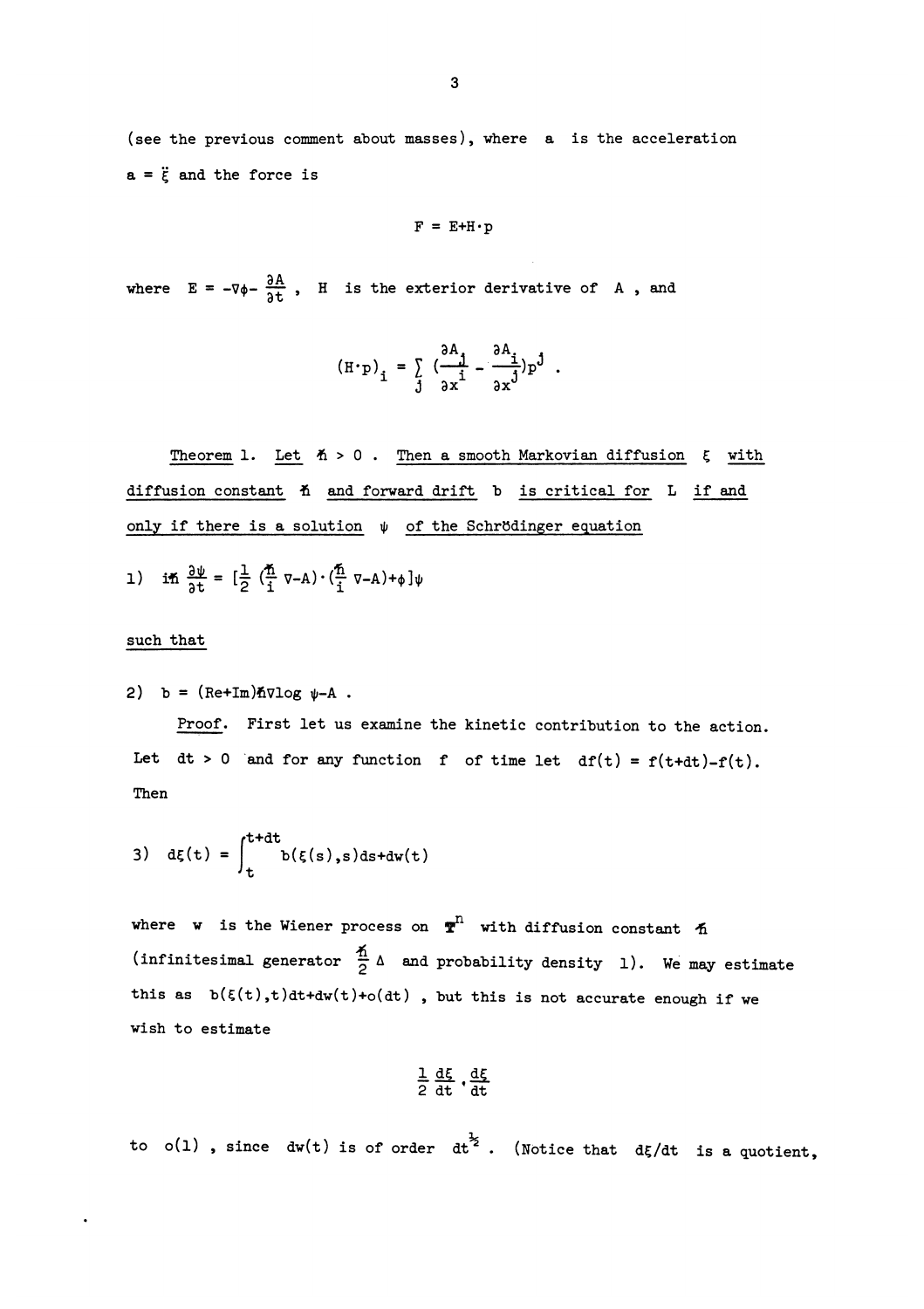not a derivative.) But apply (3) to itself; i.e., to  $\zeta(s)$  in the integrand. Then

$$
d\xi(t) = \int_t^{t+dt} b(\xi(t) + \int_t^s b(\xi(r),r)dr + w(s) - w(t),s)ds + dw(t) ,
$$

so that

$$
d\xi(t) = b(\xi(t),t)dt + \sum_{k} \frac{\partial}{\partial x^{k}} b(\xi(t),t)W^{k} + dw(t) + o(dt^{3/2})
$$

where  $W^k = \int_{+}^{t+dt} [w^k(s)-w^k(t)]ds$ . These terms are of order dt, dt<sup>3/2</sup>, and  $dt^2$  respectively. Therefore

$$
\frac{1}{2}\frac{d\xi}{dt}\cdot\frac{d\xi}{dt}=\frac{1}{2}b\cdot b+\frac{b\cdot dw}{dt}+\frac{1}{dt^2}\sum_{k}\frac{\partial b}{\partial x^k}w^k\cdot dw+\frac{1}{2}\frac{dw}{dt}\frac{dw}{dt}+o(1).
$$

The term b.dw/dt is of order  $dt^{-\frac{1}{2}}$ , but  $E_t$ b.dw = 0. Now if  $t \leq s \leq r$ , then

$$
E_{t}[w^{k}(s)-w^{k}(t)][w^{i}(r)-w^{i}(t)] = (s-t)\hbar\delta^{ki}
$$

so that

$$
E_t = \frac{1}{at^2} \sum_{k=0}^{\infty} \frac{\partial b}{\partial x^k} w^k \cdot dw = \frac{\pi}{2} \nabla \cdot b
$$

and  $E_+ dw \cdot dw = \text{And }$ . Therefore

4)  $E_t$   $\frac{1}{2} \frac{d\xi}{dt} \cdot \frac{d\xi}{dt} = \frac{1}{2} b \cdot b + \frac{\hbar}{2} \nabla \cdot b + \frac{\hbar n}{2dt} + o(1)$ .

A smooth diffusion with strictly positive diffusion constant has a  $C^{^{\infty}}$  strictly positive probability density  $\rho$ , since the probability distribution is a weak and positive (and hence  $C^{\infty}$  and strictly positive) solution of the forward Fokker-Planck equation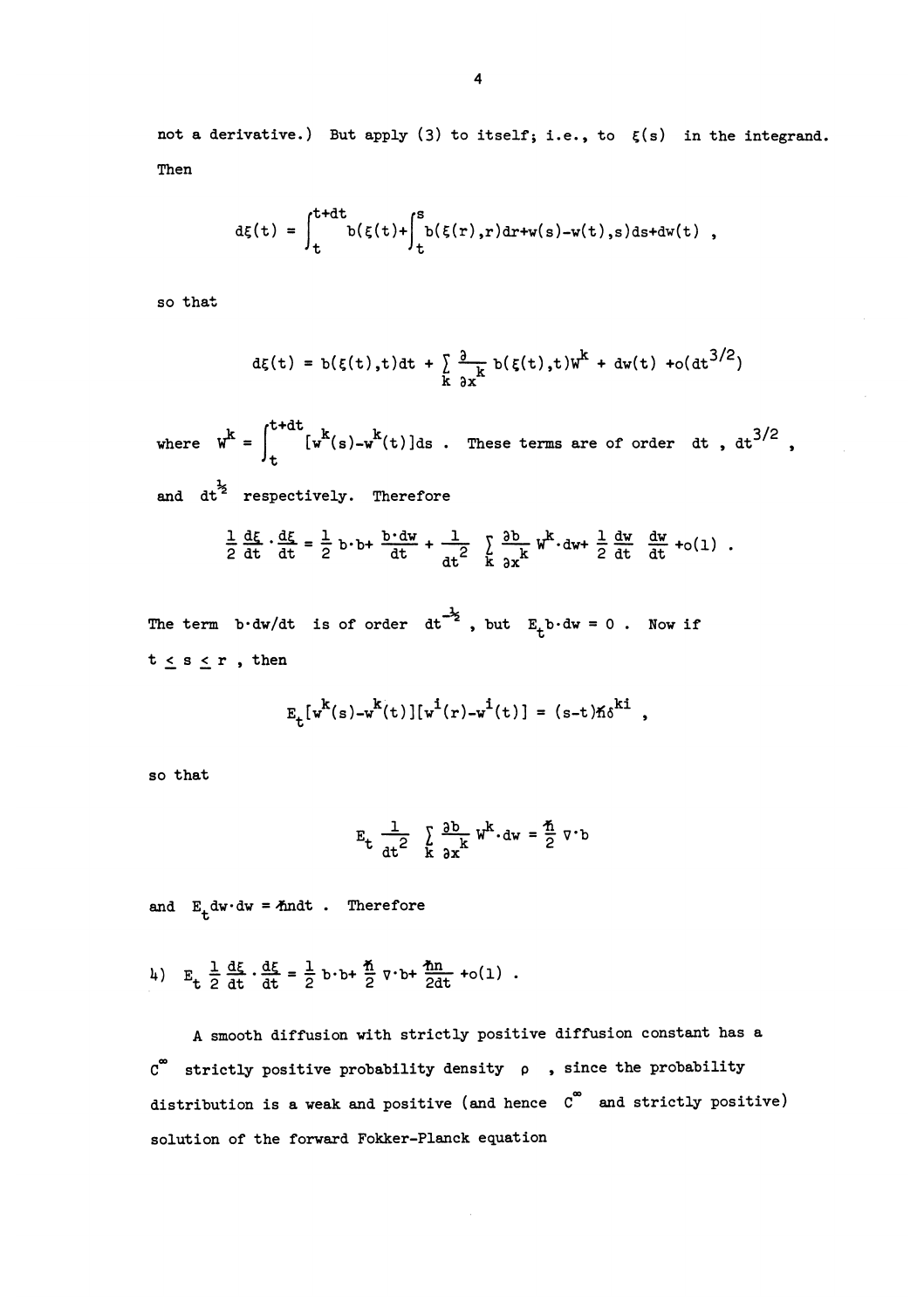$$
\frac{\partial \rho}{\partial t} = \frac{\pi}{2} \Delta \rho - \nabla \cdot (b \rho) .
$$

Then we also have

$$
D_{\sharp}f(\xi(t),t) = (-\frac{\hbar}{2} \Delta + b_{\sharp}(\xi(t),t) \cdot \nabla + \frac{\partial}{\partial t})f(\xi(t),t)
$$

for any  $C^{\infty}$  function f:  $\pi^{n} \times R \longrightarrow R$ , where  $D_{*}$  is the stochastic backward derivative

$$
D_{\sharp}f(\xi(t),t) = \lim_{\text{dt}\to 0^+} E_{t} \frac{f(\xi(t),t)-f(\xi(t-dt),t-dt)}{dt},
$$

and the backward drift  $b_{\#}$  is determined by the osmotic equation

$$
\frac{b-b_*}{2} = \frac{\pi}{2} \text{ vlog } \rho,
$$

whose left hand is called the osmotic velocity, denoted by  $u$ . The current velocity v is defined by

$$
v = \frac{b+b_*}{2} ;
$$

it satisfies the current equation (or equation of continuity)

$$
\frac{\partial \rho}{\partial t} = -\nabla \cdot (v \rho) .
$$

These assertions are proved in  $[2, pp. 104-106]$ .

Now let us examine the vector potential contribution to the action. We have

$$
EA(\xi(s_\alpha^o), s_\alpha^o) \cdot d\xi(s_\alpha) = EA(\xi(s_\alpha^o), s_\alpha^o) \cdot v(\xi(s_\alpha^o), s_\alpha^o) ds_\alpha + o(ds_\alpha) ,
$$

but

5) 
$$
EA \cdot v = \int A \cdot vp - \int A \cdot up = \int A \cdot bp - \int A \cdot \frac{A}{2} \cdot vp = \int A \cdot bp + \frac{A}{2} \int \nabla \cdot Ap
$$
  
=  $E(A \cdot b + \frac{A}{2} \cdot \nabla \cdot A)$ .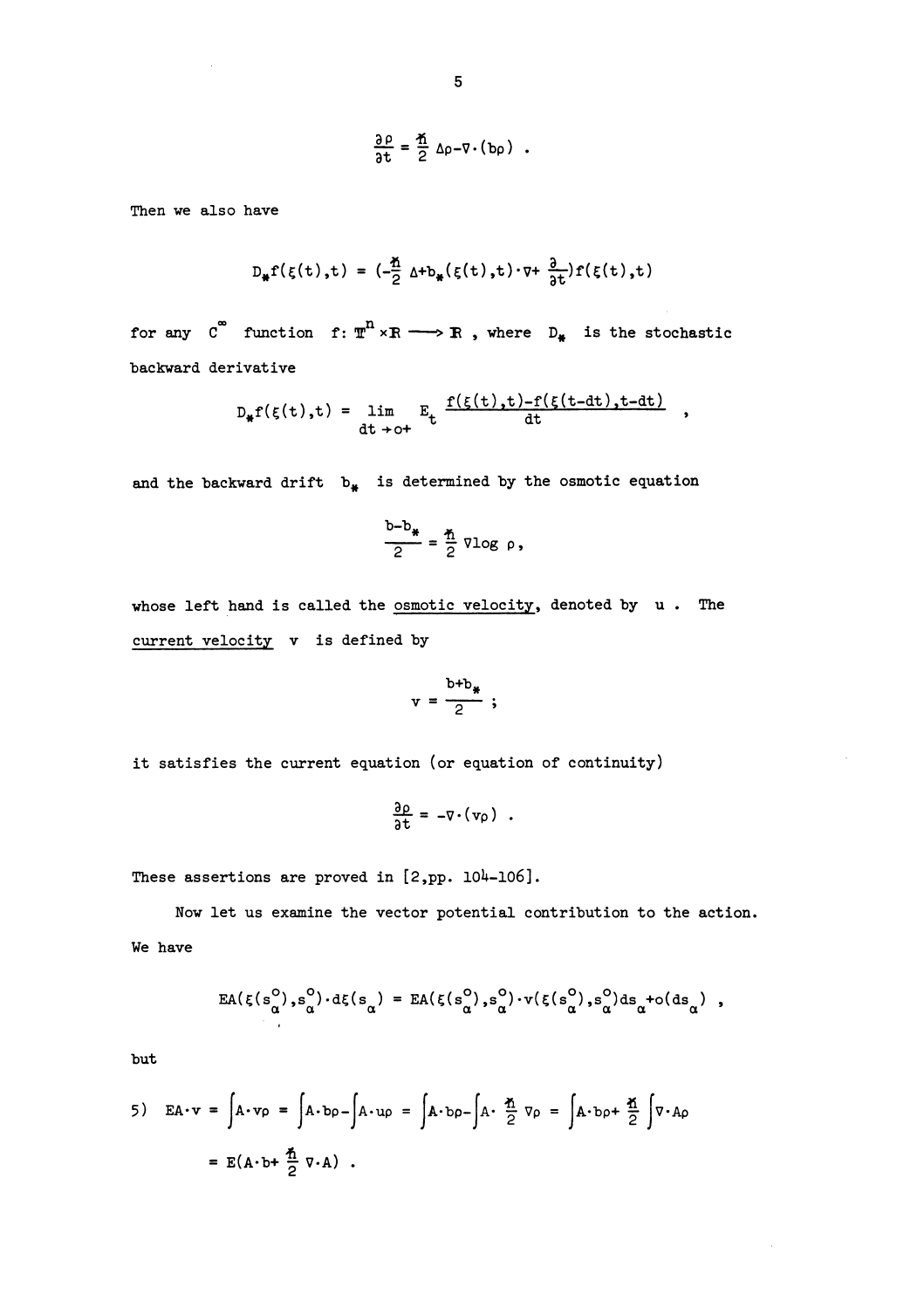Let us define the stochastic forward Lagrangean  $L_+: \mathbb{T}^n \times \mathbb{R} \longrightarrow \mathbb{R}$  by

$$
L_{+} = \frac{1}{2} b \cdot b + \frac{1}{2} \nabla \cdot b - \phi + A \cdot b + \frac{1}{2} \nabla \cdot A
$$

By  $(4)$  and  $(5)$ 

$$
EL_{+}(\xi(t),t) = E[\frac{1}{2}\frac{d\xi}{dt} \cdot \frac{d\xi}{dt} - \phi(\xi(t),t) + A(\xi(t),t) \cdot \frac{\xi(t+dt) - (t-dt)}{2dt}] - \frac{f_{\text{in}}}{2dt} + o(1).
$$

We define

$$
I = E \int_{t}^{t_1} L_{+}(\xi(s), s) ds .
$$

Then  $\xi$  is critical for L if and only if

$$
I'-I = o(\delta b) ,
$$

where quantities with  $\zeta'$  replacing  $\zeta$  are denoted by '. Notice that the term  $\frac{1}{2}$ dt in  $(4)$ , which tends to  $\infty$  as dt  $\longrightarrow 0$ , disappears when we take the variation.

Let  $E_{x,t}$  be the conditional expectation, given  $\xi(t)$ , for the process conditioned by  $\xi(t) = x$ , and define

$$
S(x,t) = -E_{x,t} \int_{t}^{t} L_{+}(\xi(s),s) ds.
$$

This is the stochastic analogue of Hamilton's principal function, and we have  $DS = L_+$ .

For the rest of the proof, we follow [I]. In fact, the contribution of this section is a comment on the work of Guerra and Morato, to the effect that we do not need to posit any stochastic Lagrangean; we may start with the usual Lagrangean. Here is the rest of the proof in outline: we have

$$
D(S'-S) = D'S' - DS + (D-D')S' = L'_+ - L_+ - \delta b \cdot \nabla S' = L'_+ - L_+ - \delta b \cdot \nabla S + o(\delta b) .
$$

**College**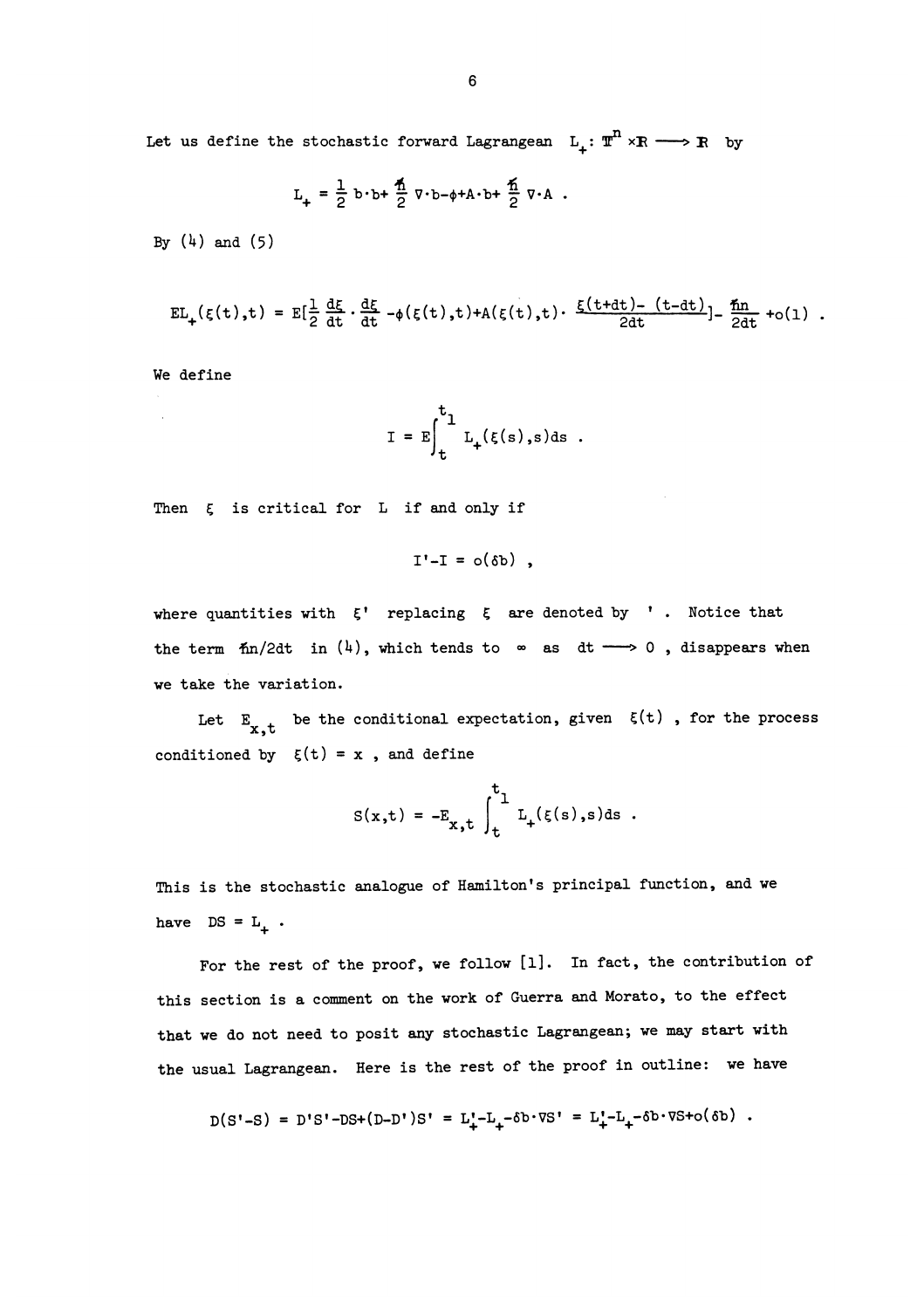Now  $L'_{+}-L_{+} = (b+A)\cdot \delta b + \frac{\pi}{2} \nabla \cdot \delta b + o(\delta b)$ . Since S and S' vanish at  $t_1$ , and  $\rho$  and  $\rho'$  are the same at t,

$$
-\int_{t}^{t_{1}} D(S'-S) ds = ES'(\xi(t), t) - ES(\xi(t), t) = E'S'(\xi'(t), t) - ES(\xi(t), t)
$$
  
= -I' + I ;

but  $I'-I = E \int_{t}^{t} (b+A-\nabla S + \frac{\pi}{2} \nabla) \cdot \delta b ds + o(\delta b)$ . Now

$$
E \frac{\hbar}{2} \nabla \cdot \delta b(\xi(s), s) = \int \frac{\hbar}{2} (\nabla \cdot \delta b) \rho = - \int \delta b \cdot u \rho,
$$

and since  $b-u = v$ ,

$$
I' - I = E \int_{t}^{t} (v+A-\nabla S) \cdot \delta b ds + o(\delta b) .
$$

We may take  $\delta b = v+A-\nabla S$ . Therefore  $\xi$  is critical for L if and only if the stochastic Hamilton-Jacobi condition

$$
v+A = \nabla S
$$

holds. Let

$$
R = \frac{\pi}{2} \log \rho ,
$$

so that  $\nabla R = u$  and  $b = v+u = \nabla S - A + \nabla R$ . If we write out  $DS = L_+$  we obtain

$$
(\frac{3}{3t} + b \cdot \nabla + \frac{\pi}{2} \Delta)S = \frac{1}{2} b \cdot b + \frac{\pi}{2} \nabla \cdot b - \phi + A \cdot b + \frac{\pi}{2} \nabla \cdot A,
$$

and expressing everything in terms of R and S we find the stochastic Hamilton-Jacobi equation

$$
\frac{\partial S}{\partial t} + \frac{1}{2}(\nabla S - A) \cdot (\nabla S - A) - \phi + \frac{1}{2} \nabla R \cdot \nabla R - \frac{1}{2} \Delta R = 0,
$$

which together with the current equation expressed in terms of R and S,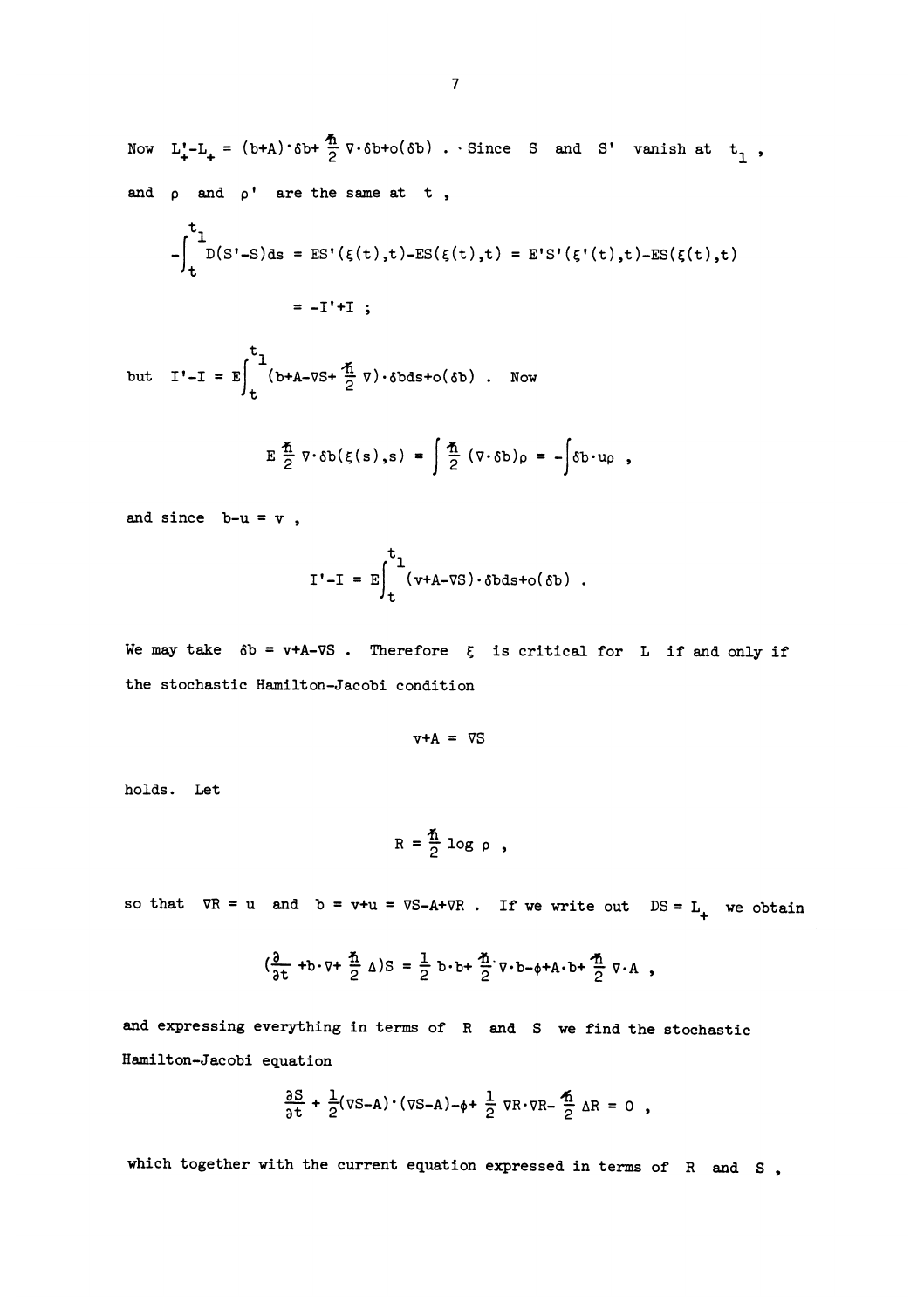$$
\frac{\partial R}{\partial t} + \nabla R \cdot (\nabla S - A) + \frac{\hbar}{2} \Delta S - \frac{\hbar}{2} \nabla \cdot A = 0 ,
$$

gives a coupled system on nonlinear equations. But if we let

$$
\psi = e^{\frac{1}{n} (R + iS)},
$$

this system is equivalent to the Schrödinger equation  $(1)$ .

A simple computation shows that the stochastic Newton equation

$$
\frac{1}{2} (D_{\ast} b + Db_{\ast}) = E + H \cdot v
$$

holds. The peculiar form  $\frac{1}{2}$  (D<sub>#</sub>b+Db<sub>\*</sub>) of the stochastic acceleration is no longer an assumption as in [2]; it is a consequence of the variational principle.

. A change in the choice of the final time  $t_1$  in the definition of S produces a guage transformation that leaves the process  $\xi$  and the stochastic Newton equation unchanged.

#### 2. Zeros of the wave function

If  $\xi$  is a smooth Markovian diffusion that is critical for L, the corresponding solution of the Schrödinger equation is nowhere  $0$ , by  $(2)$ . In this section it will be shown that a diffusion process (not smooth in the sense of our definition) is still well-defined by (2) when  $\psi$  has zeros.

Let  $\psi$  be a  $C^{\infty}$  solution of (1) and let

$$
Z_{\varepsilon} = \{ (x,t) \in \mathbb{T}^n \times \mathbb{R}^+ : |\psi(x,t)| \leq \varepsilon \} .
$$

For  $\varepsilon > 0$ , the vector field b defined by (2) is  $C^{\infty}$  on  $Z_{\varepsilon}^{C}$ .

Let  $\varepsilon > 0$ , and for  $0 \leq s < t$  let  $p_{\varepsilon}(x,s;y,t)$  be the solution of the forward Fokker-Planck equation on  $z_{\epsilon}^c$  with Dirichlet boundary conditions and initial value  $\delta_{\mathbf{x}}$  at time s. Then  $\mathbf{p}_{\varepsilon}$  satisfies the Chapman-Kolmogorov equation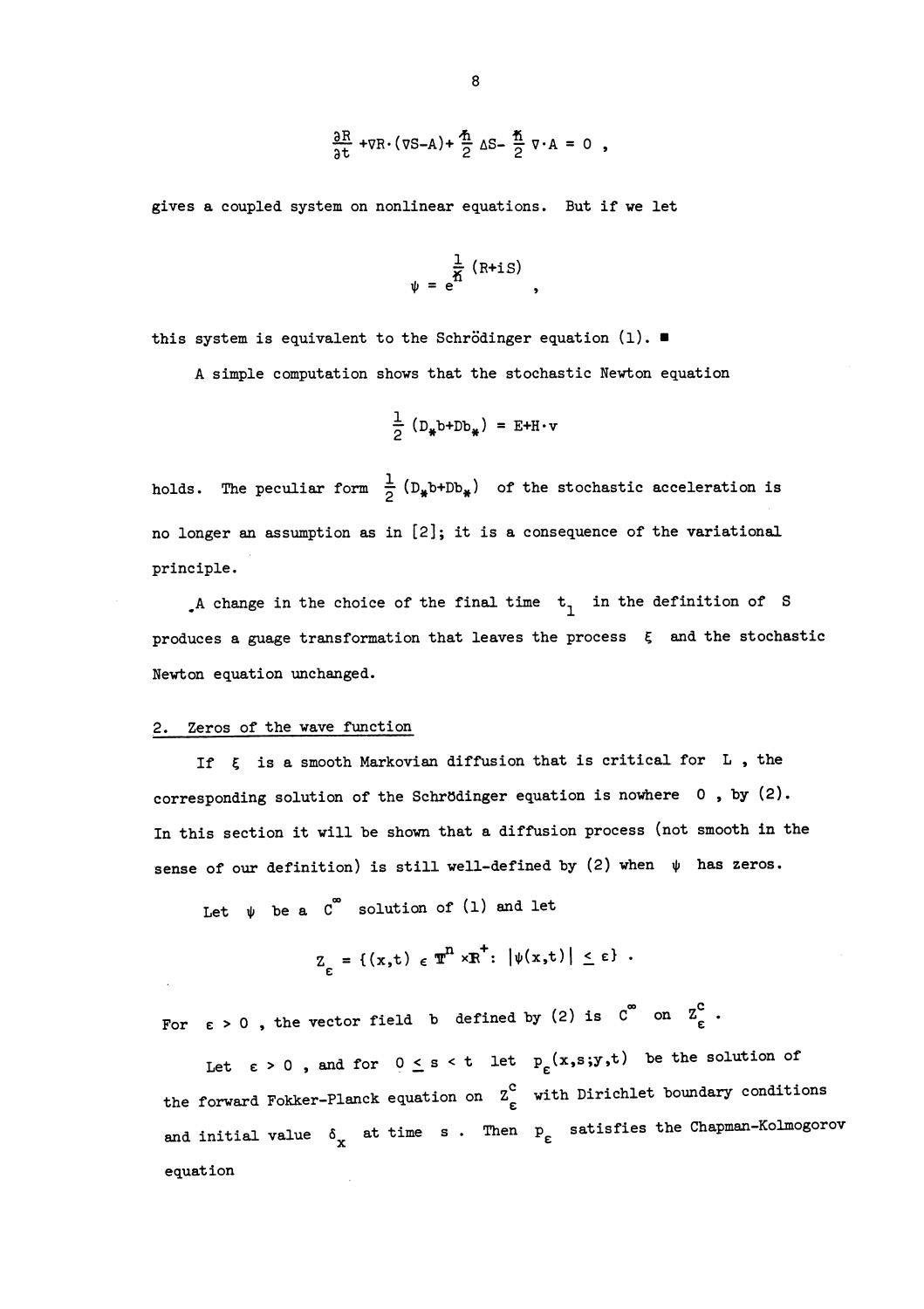$$
\int_{P_{\varepsilon}}(x,s;y,t)p_{\varepsilon}(y,t;z,r)dy = p_{\varepsilon}(x,s;z,r) , s < t < r ,
$$

but its integral (in  $y$ ) is less than  $1$ . To remedy this, let  $\dot{\mathbf{T}}^{\mathbf{n}} = \mathbf{T}^{\mathbf{n}}$  u { $\infty$ } and define

$$
p_{\varepsilon}(x,s; \{\infty\},t) = 1 - \int p_{\varepsilon}(x,s; y,t) dy ;
$$

then  $p_c$  is a transition probability. Let  $\chi_c^c$  be the indicator function of  $Z_{\epsilon}^{c}$ , and choose an initial measure  $\rho_{\epsilon}^{o} = \rho(o,y)\chi_{\epsilon}^{c}(o,y)dy$  with  $\rho_{\epsilon}^{O}(\{\infty\}) = 1 - \left[\rho(o, y)\chi_{\epsilon}^{C}(o, y)dy\right],$  where  $\rho = |\psi|^{2}$ . (We may assume that  $\left| \psi \right|^2 = 1.$ ) Let Pr<sub>c</sub> be the corresponding regular probability measure on path space

$$
\Omega = \prod_{t \in \mathbb{R}^+} \dot{\mathbf{r}}^n
$$

and let  $\xi_c(t)$  be the evaluation map  $\omega \mapsto \omega(t)$ ; then  $\xi_c$  is a  $\dot{\textbf{T}}^n$ -valued Markov process. The configuration diffuses with drift b until  $\begin{bmatrix} 1 & -\text{valued Markov process.} \\ \text{if hits} & Z_{\varepsilon} \end{bmatrix}$ , when it is killed (sent to  $\infty$ ).

Let  $\rho_{\varepsilon}$  be the probability density of  $\xi_{\varepsilon}$  . Then  $\rho_{\varepsilon} \leq \rho$  on  $m^{n} \times R^{+}$  , since both are positive solutions of the forward Fokker-Planck equation on  $\sum_{\epsilon}$  with the same initial value and  $\rho_{\epsilon} = 0$  on  $\partial \Sigma_{\epsilon}^{\text{c}}$ .

The  $p_{\varepsilon}$  are increasing in y on  $\mathbb{T}^{n}$  as  $\varepsilon$  decreases. Let  $p(x, s; y, t)$  be their limit, with  $p(x, s; \{\infty\}, t)$  the defect in its integral (we will show that this is  $0)$ , and let  $Pr$  be the corresponding regular probability measure on  $\Omega$  with initial measure  $\rho(\circ, y)$ dy. Let

$$
D = \{ \omega \in \Omega : \omega(t) = \infty \text{ for some } t \text{ in } R^+\}.
$$

Then  $Pr_{\rho} (D)$  decreases to  $Pr(D)$ .

Theorem 2.  $Pr(D) = 0$ .

Proof. Let  $0 < T < \infty$  and let  $D_T = {\omega \in \Omega : \omega(t) = \infty \text{ for some } t}$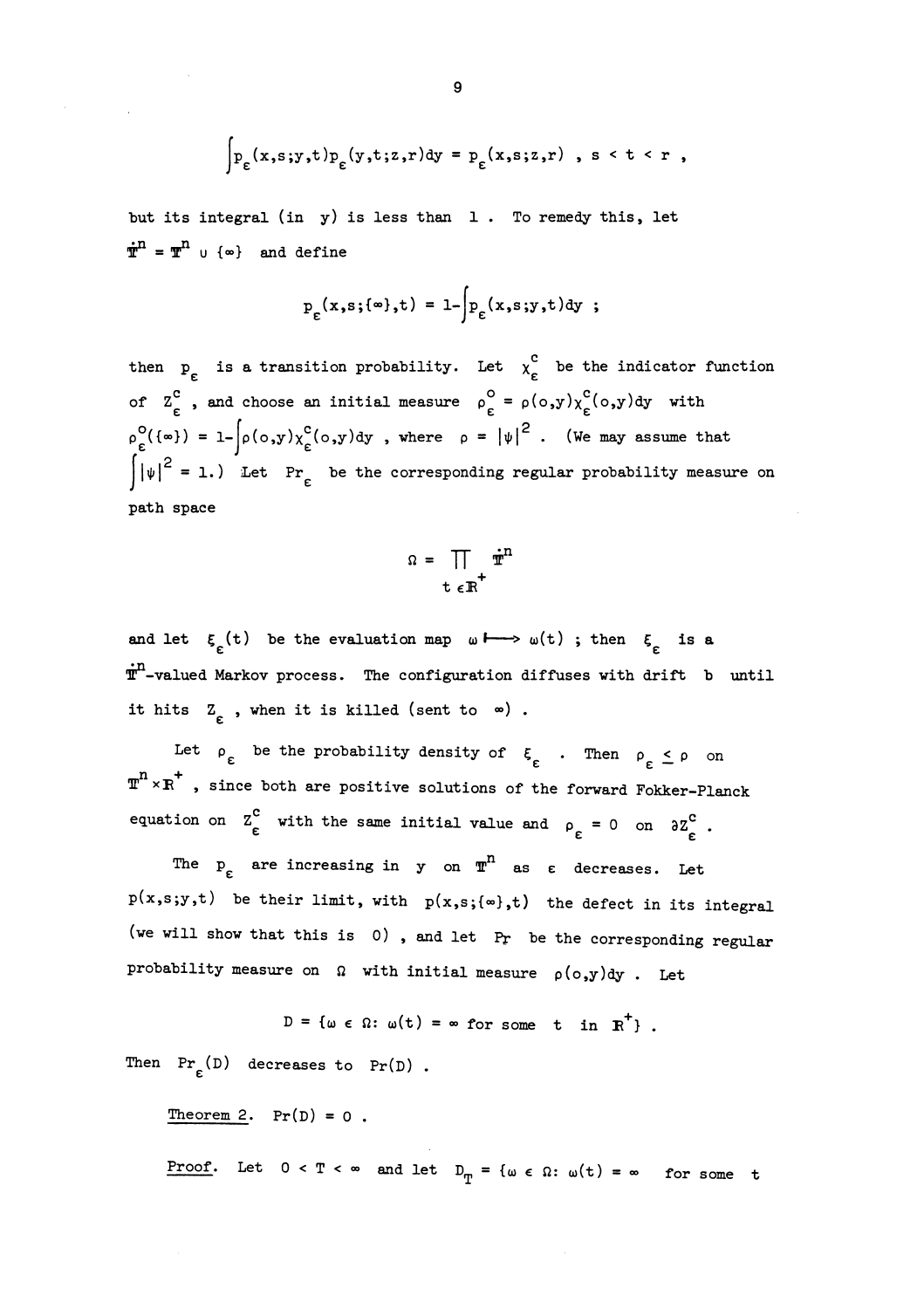in [O,T]}. Then we need only show that  $Pr_{\epsilon}(D_{\mathbf{T}})$  decreases to 0. Throughout this proof, time parameters are restricted to lie in [O,T] .

Let us set  $\mathbf{A} = 1$ , so that  $|\psi| = e^R$ . Let

$$
X(t) = R(\xi_{\varepsilon}(t), t) - R(\xi_{\varepsilon}(0), 0) ,
$$

with the convention that  $R(\infty) = 0$ . By the continuity of paths,  $D_{\text{rp}}$  is equal Pr<sub> $\varepsilon$ </sub> - a.e. to {inf R( $\xi$ <sub> $_{\varepsilon}$ </sub>(t),t) = log  $\varepsilon$ }, so we need only establish bounds on Pr<sub> $\xi$ </sub> {sup  $|X(t)| > \lambda$ } that are independent of  $\varepsilon$  and tend to 0 as  $\lambda \longrightarrow \infty$ .

Now

$$
X(t) = \int_0^t dR(\xi_{\varepsilon}(s), s) = \int_0^t \left[\frac{\partial R}{\partial s} ds + b \cdot \nabla R ds + \frac{1}{2} \Delta R ds + \nabla R \cdot dw(s)\right]
$$

where by convention each term in the integrand is 0 after the killing time. Call the four integrals  $X^{\alpha}(t)$  for  $\alpha = 1,2,3,4$ . Then  $X^{\alpha}$  is a martingale, so (since  $\nabla R = u$ )

$$
\Pr_{\varepsilon}\{\sup\, \big|\,x^{\lambda}(t)\,\big| \,>\,\lambda \}\,\leq \frac{1}{\lambda^2}\,\int_0^T\,\int\!\!u\!\cdot\!\mathfrak{w}_{\varepsilon}dt\,\leq \frac{1}{\lambda^2}\,\int_0^T\,\int\!\!u\!\cdot\!\mathfrak{w}_{\rho}dt\enspace.
$$

Let  $H_0(t) = -\frac{1}{2} (\frac{1}{i} \nabla - A) \cdot (\frac{1}{i} \nabla - A)$ . Then a simple computation shows that

$$
(\psi_* \mathbf{H}_0(\mathbf{t})\psi) = \frac{1}{2} \int (\mathbf{u} \cdot \mathbf{u} + \mathbf{v} \cdot \mathbf{v}) \rho
$$

Thus  $x^4$  is OK, by which I mean that  $Pr_{\epsilon} \{ sup |x^4(t)| > \lambda \}$  is bounded independently of  $\varepsilon$  by a bound that tends to 0 as  $\lambda \longrightarrow \infty$ . Clearly,  $x^2$  is OK. Now

$$
\Pr_{\varepsilon} \{ \sup \, |x^3(t)| \, > \, \lambda \} \leq \frac{1}{\lambda} \int_0^T \, \int \big| \frac{1}{2} \, \Delta R \big| \rho \, dt \ ,
$$

but

$$
\int \left|\frac{1}{2} \Delta R\right| \rho = \frac{1}{4} \int |\nabla \cdot \rho^{-1} \nabla \rho| \rho = \frac{1}{4} \int \left|-\rho^{-2} \nabla \rho \cdot \nabla \rho + \rho^{-1} \Delta \rho\right| \rho \leq \int u \cdot u \rho + \int |\Delta \rho| ,
$$